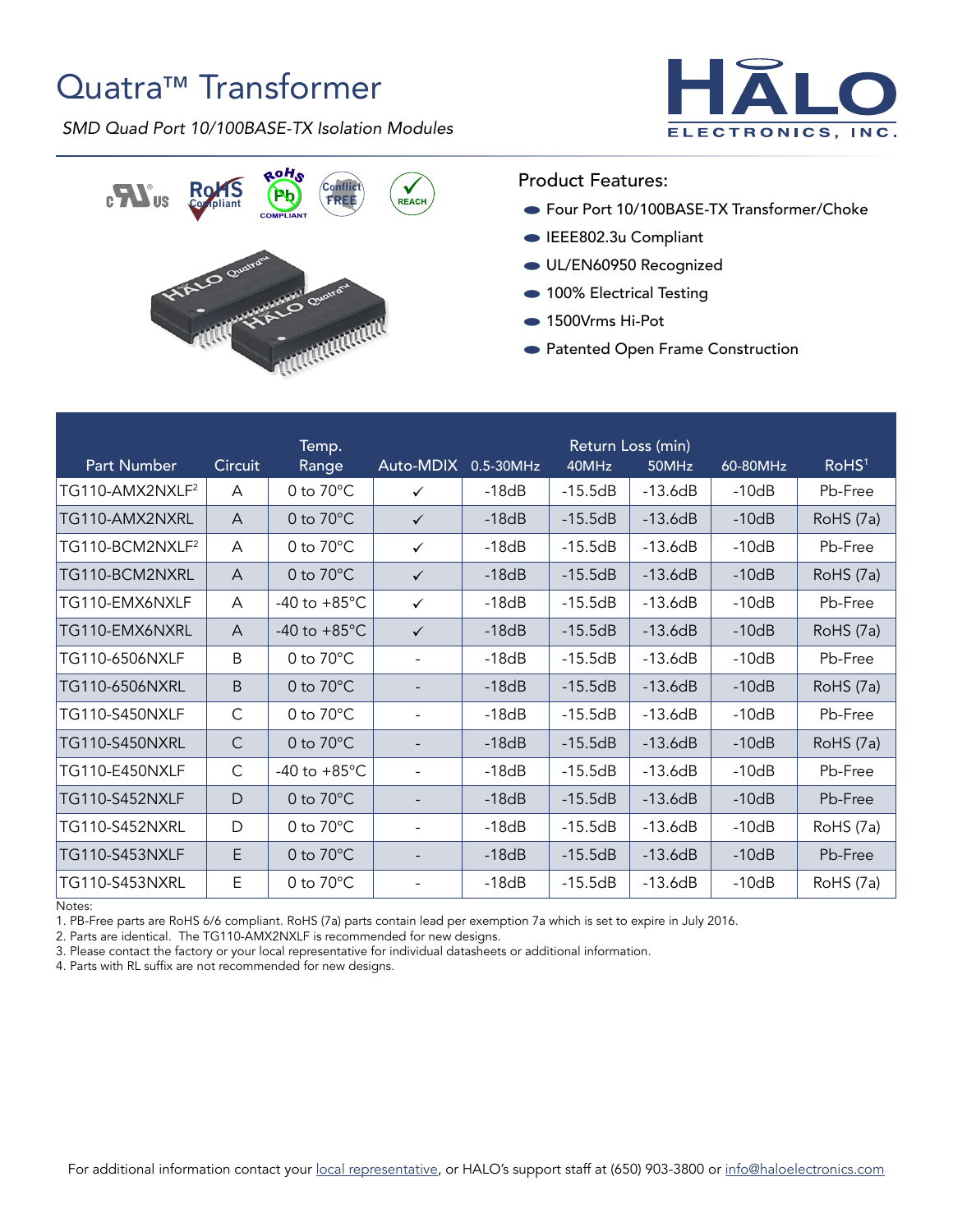## HALO Quatra 10/100BASE-TX Ethernet Transformers



Circuit C Circuit D









Circuit E **Mechanical** 1.100 max<br>[27.94]  $\begin{bmatrix} 0.950 \\ 24.13 \end{bmatrix}$ 888888888888888888 0000000000000000000  $\begin{bmatrix} 0.050 \\ 1.27 \end{bmatrix}$  $0.625$  max  $\begin{array}{c} \n 1 \\
0.670 \\
0.100 \\
[2.54] \\
1\n\end{array}$  $\bullet$ – 0.030<br>[0.76] **BBBBBBBBBBBBBBBBBB**  $0.050$ <br>[1.27] 0.018±0.002<br>[0.46] 000000000000000000 0.230 max<br>[5.84] Recommended Solder Pad Layout ╘╾╔╌╔╌╔╌╔╌╔╌╔╌╔╌╔╌╔╌╔╌╔╌╔╌╔╌╔╌╔ Co-Planarity: 0.004 [0.10]  $\begin{bmatrix} 0.950 \\ 24.13 \end{bmatrix}$ Dimensions: inch [mm]0.480 max<br>[12.19]  $0 - 6$ 

US Patent Numbers:<br>5,656,985 6,297 5,656,985 6,297,721 B1 6,297,720 B1 6,320,489 B1 6,344,785 B1 6,662.431 B1



HALO<sup>®</sup> Electronics is a leading supplier of high quality communication magnetics including signal transformers, filters, CMR chokes, PoE power transformers, DC/ DC isolation modules, and integrated Ethernet connectors. HALO's high quality and competitively priced leading edge technology solutions are manufactured in ISO9001 and ISO14001 factories.

0.010 typ<br>[0.25]

0.020 mir<br>[0.51]

Revised 8/2015REVB. Download the latest version at [www.haloelectronics.com/pdf/discrete-quatra-100baset.pdf](http://www.haloelectronics.com/pdf/discrete-quatra-100baset.pdf)